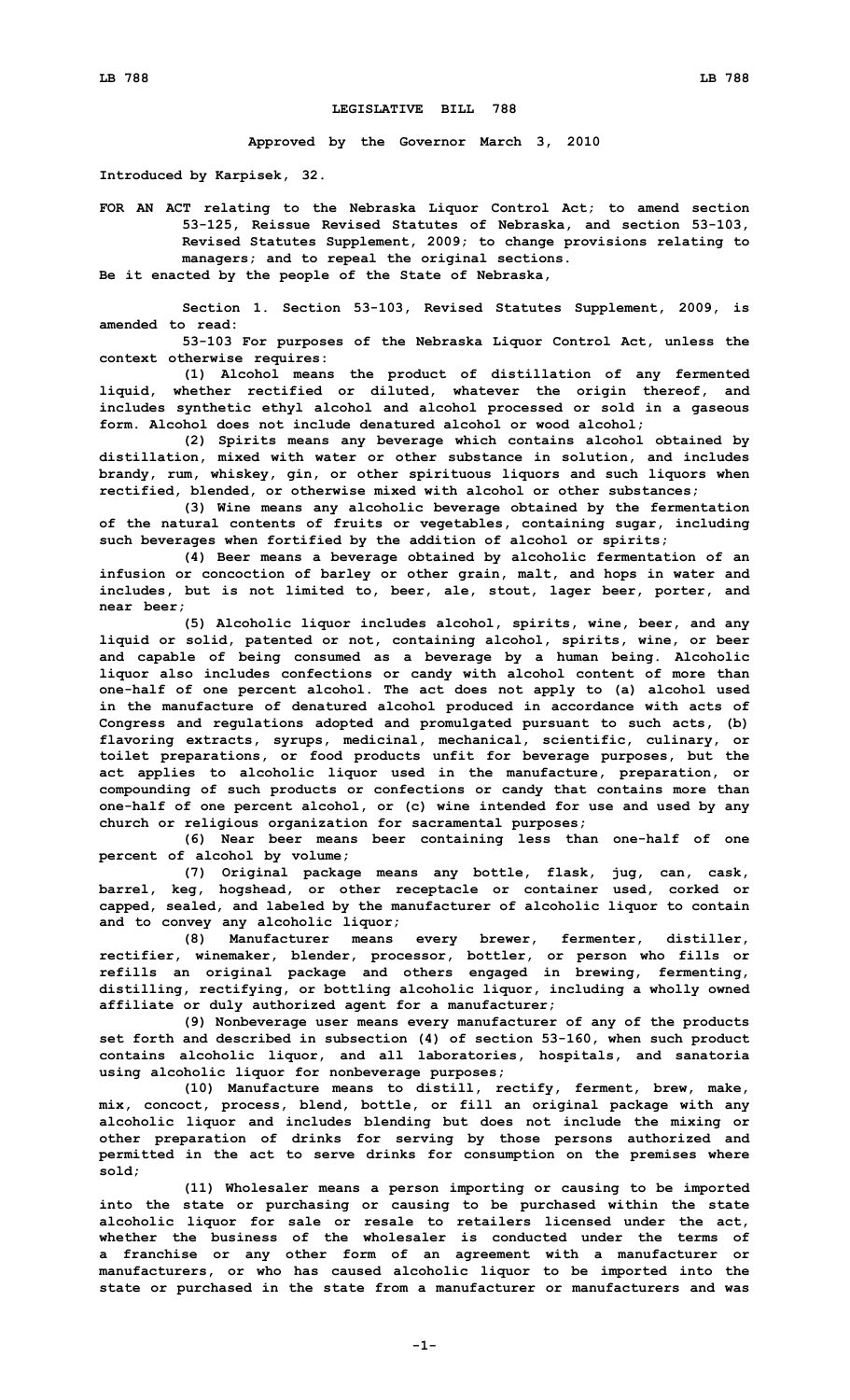**licensed to conduct such <sup>a</sup> business by the commission on May 1, 1970, or has been so licensed since that date. Wholesaler does not include any retailer licensed to sell alcoholic liquor for consumption off the premises who sells alcoholic liquor other than beer or wine to another retailer pursuant to section 53-175, except that any such retailer shall obtain the required federal wholesaler's basic permit and federal wholesale liquor dealer's special tax stamp. Wholesaler includes <sup>a</sup> distributor, distributorship, and jobber;**

**(12) Person means any natural person, trustee, corporation, partnership, or limited liability company;**

**(13) Retailer means <sup>a</sup> person who sells or offers for sale alcoholic liquor for use or consumption and not for resale in any form except as provided in section 53-175;**

**(14) Sell at retail and sale at retail means sale for use or consumption and not for resale in any form except as provided in section 53-175;**

**(15) Commission means the Nebraska Liquor Control Commission;**

**(16) Sale means any transfer, exchange, or barter in any manner or by any means for <sup>a</sup> consideration and includes any sale made by any person, whether principal, proprietor, agent, servant, or employee;**

**(17) To sell means to solicit or receive an order for, to keep or expose for sale, or to keep with intent to sell;**

**(18) Restaurant means any public place (a) which is kept, used, maintained, advertised, and held out to the public as <sup>a</sup> place where meals are served and where meals are actually and regularly served, (b) which has no sleeping accommodations, and (c) which has adequate and sanitary kitchen and dining room equipment and capacity and <sup>a</sup> sufficient number and kind of employees to prepare, cook, and serve suitable food for its guests;**

**(19) Club means <sup>a</sup> corporation (a) which is organized under the laws of this state, not for pecuniary profit, solely for the promotion of some common object other than the sale or consumption of alcoholic liquor, (b) which is kept, used, and maintained by its members through the payment of annual dues, (c) which owns, hires, or leases <sup>a</sup> building or space in <sup>a</sup> building suitable and adequate for the reasonable and comfortable use and accommodation of its members and their guests, and (d) which has suitable and adequate kitchen and dining room space and equipment and <sup>a</sup> sufficient number of servants and employees for cooking, preparing, and serving food and meals for its members and their guests. The affairs and management of such club shall be conducted by <sup>a</sup> board of directors, executive committee, or similar body chosen by the members at their annual meeting, and no member, officer, agent, or employee of the club shall be paid or shall directly or indirectly receive, in the form of salary or other compensation, any profits from the distribution or sale of alcoholic liquor to the club or the members of the club or its guests introduced by members other than any salary fixed and voted at any annual meeting by the members or by the governing body of the club out of the general revenue of the club;**

**(20) Hotel means any building or other structure (a) which is kept, used, maintained, advertised, and held out to the public to be <sup>a</sup> place where food is actually served and consumed and sleeping accommodations are offered for adequate pay to travelers and guests, whether transient, permanent, or residential, (b) in which twenty-five or more rooms are used for the sleeping accommodations of such guests, and (c) which has one or more public dining rooms where meals are served to such guests, such sleeping accommodations and dining rooms being conducted in the same buildings in connection therewith and such building or buildings or structure or structures being provided with adequate and sanitary kitchen and dining room equipment and capacity;**

**(21) Nonprofit corporation means any corporation organized under the laws of this state, not for profit, which has been exempted from the payment of federal income taxes;**

**(22) Minor means any person, male or female, under twenty-one years of age, regardless of marital status;**

**(23) Brand means alcoholic liquor identified as the product of <sup>a</sup> specific manufacturer;**

**(24) Franchise or agreement, with reference to the relationship between <sup>a</sup> manufacturer and wholesaler, includes one or more of the following: (a) <sup>A</sup> commercial relationship of <sup>a</sup> definite duration or continuing indefinite duration which is not required to be in writing; (b) <sup>a</sup> relationship by which the wholesaler is granted the right to offer and sell the manufacturer's brands by the manufacturer; (c) <sup>a</sup> relationship by which the franchise, as an independent business, constitutes <sup>a</sup> component of the manufacturer's distribution system; (d) <sup>a</sup> relationship by which the operation of the wholesaler's business is substantially associated with the manufacturer's**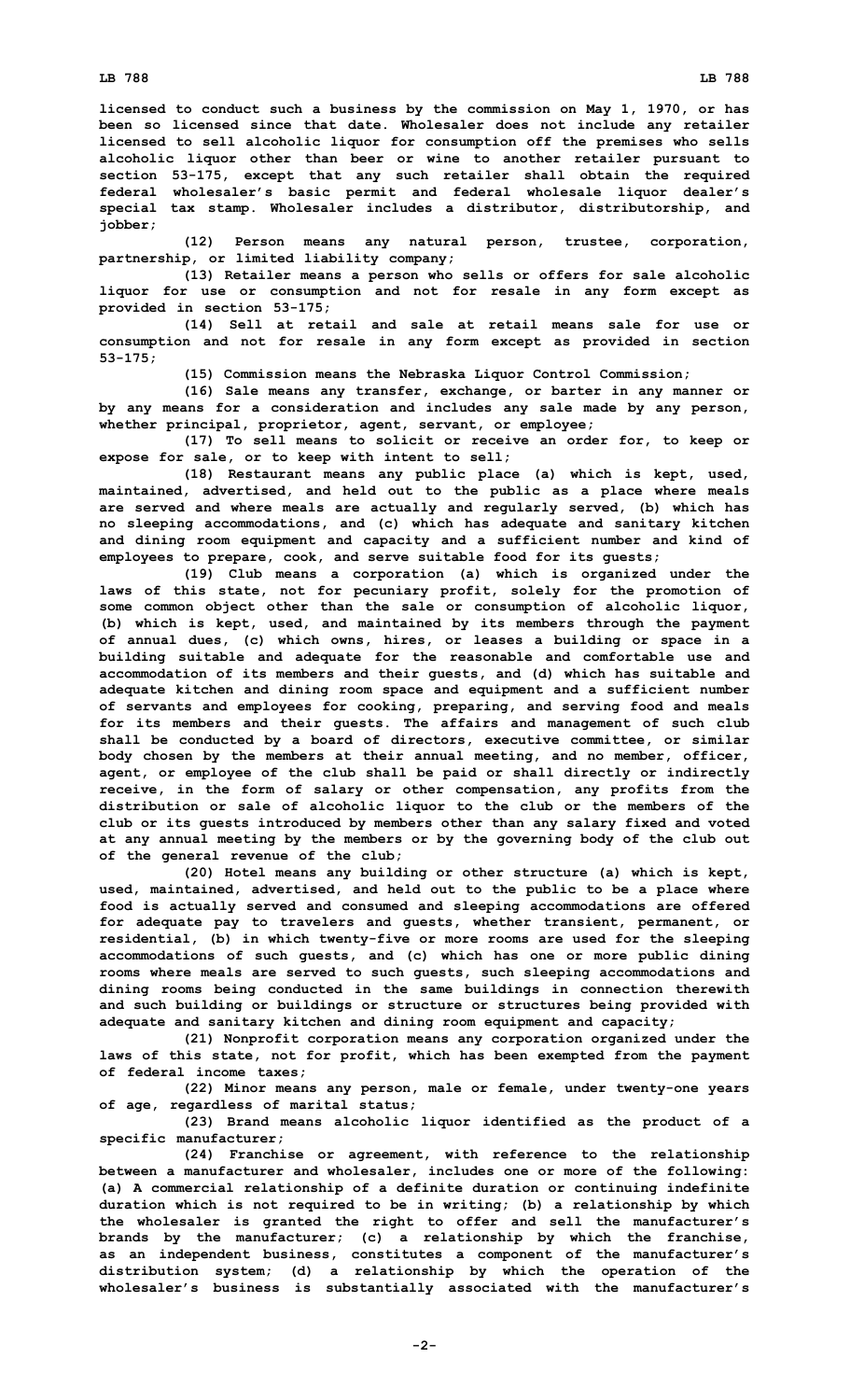**brand, advertising, or other commercial symbol designating the manufacturer; and (e) <sup>a</sup> relationship by which the operation of the wholesaler's business is substantially reliant on the manufacturer for the continued supply of beer;**

**(25) Territory or sales territory means the wholesaler's area of sales responsibility for the brand or brands of the manufacturer;**

**(26) Suspend means to cause <sup>a</sup> temporary interruption of all rights and privileges of <sup>a</sup> license;**

**(27) Cancel means to discontinue all rights and privileges of <sup>a</sup> license;**

**(28) Revoke means to permanently void and recall all rights and privileges of <sup>a</sup> license;**

**(29) Generic label means <sup>a</sup> label which is not protected by <sup>a</sup> registered trademark, either in whole or in part, or to which no person has acquired <sup>a</sup> right pursuant to state or federal statutory or common law;**

**(30) Private label means <sup>a</sup> label which the purchasing wholesaler or retailer has protected, in whole or in part, by <sup>a</sup> trademark registration or which the purchasing wholesaler or retailer has otherwise protected pursuant to state or federal statutory or common law;**

**(31) Farm winery means any enterprise which produces and sells wines produced from grapes, other fruit, or other suitable agricultural products of which at least seventy-five percent of the finished product is grown in this state or which meets the requirements of section 53-123.13;**

**(32) Campus, as it pertains to the southern boundary of the main campus of the University of Nebraska-Lincoln, means the south right-of-way line of R Street and abandoned R Street from 10th to 17th streets and, as it pertains to the western boundary of the main campus of the University of Nebraska-Lincoln, means the east right-of-way line of 10th Street from <sup>R</sup> Street to Holdrege Street (Salt Creek Roadway);**

**(33) Brewpub means any restaurant or hotel which produces on its premises <sup>a</sup> maximum of ten thousand barrels of beer per year;**

**(34) Manager means <sup>a</sup> person appointed by <sup>a</sup> corporation to oversee the daily operation of the business licensed in Nebraska. A manager shall meet all the requirements of the act as though he or she were the applicant, except for including residency and citizenship;**

**(35) Shipping license means <sup>a</sup> license granted pursuant to section 53-123.15;**

**(36) Sampling means consumption on the premises of <sup>a</sup> retail licensee of not more than five samples of one fluid ounce or less of alcoholic liquor by the same person in <sup>a</sup> twenty-four-hour period;**

**(37) Microbrewery means any small brewery producing <sup>a</sup> maximum of ten thousand barrels of beer per year;**

**(38) Craft brewery means <sup>a</sup> brewpub or <sup>a</sup> microbrewery;**

**(39) Local governing body means (a) the city council or village board of trustees of <sup>a</sup> city or village within which the licensed premises are located or (b) if the licensed premises are not within the corporate limits of <sup>a</sup> city or village, the county board of the county within which the licensed premises are located;**

**(40) Consume means knowingly and intentionally drinking or otherwise ingesting alcoholic liquor;**

**(41) Microdistillery means <sup>a</sup> distillery located in Nebraska that is licensed to distill liquor on the premises of the distillery licensee and produces ten thousand or fewer gallons of liquor annually; and**

**(42) Cigar bar means an establishment operated by <sup>a</sup> holder of <sup>a</sup> Class C liquor license which:**

**(a) Does not sell food;**

**(b) In addition to selling alcohol, annually receives ten percent or more of its gross revenue from the sale of cigars and other tobacco products and tobacco-related products, except from the sale of cigarettes as defined in section 69-2702. <sup>A</sup> cigar bar shall not discount alcohol if sold in combination with cigars or other tobacco products and tobacco-related products;**

**(c) Has <sup>a</sup> walk-in humidor on the premises; and**

**(d) Does not permit the smoking of cigarettes.**

**Sec. 2. Section 53-125, Reissue Revised Statutes of Nebraska, is amended to read:**

**53-125 No license of any kind shall be issued to (1) <sup>a</sup> person who is not <sup>a</sup> resident of Nebraska, except in case of railroad, airline, or boat licenses, (2) <sup>a</sup> person who is not of good character and reputation in the community in which he or she resides, (3) <sup>a</sup> person who is not <sup>a</sup> citizen of the United States, (4) <sup>a</sup> person who has been convicted of or has pleaded guilty to <sup>a</sup> felony under the laws of this state, any other state, or the United States, (5) <sup>a</sup> person who has been convicted of or has pleaded guilty to any Class <sup>I</sup> misdemeanor pursuant to Chapter 28, article 3, 4, 7, 8, 10,**